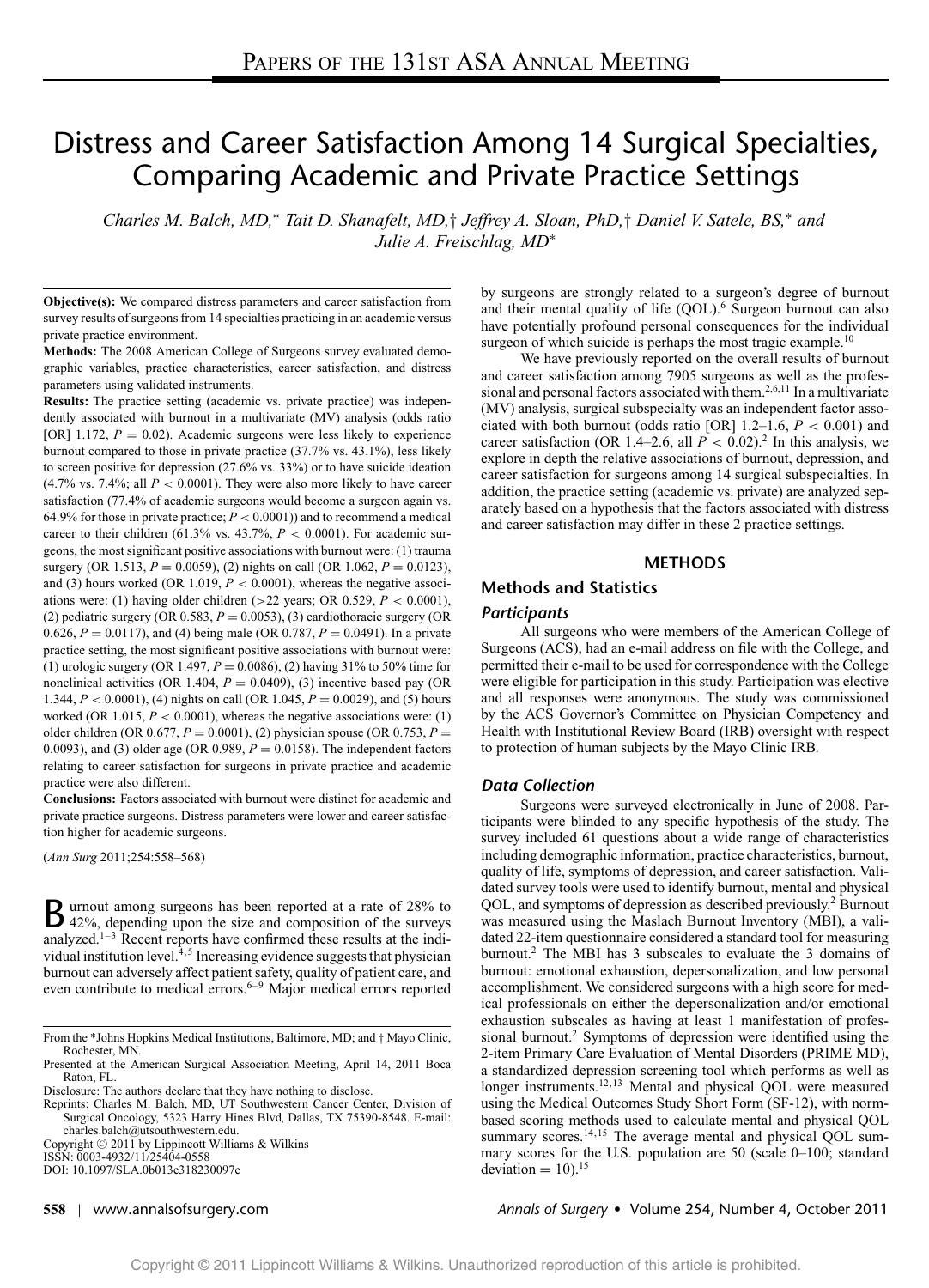Prevalence of burnout, a positive depression screen, and mental and physical QOL by sex was compared using  $\chi^2$  tests or Kruskal-Wallis tests. All tests were 2-sided tests with type I error rates of 0.05. We performed logistic regression to evaluate independent associations of the independent variables with burnout and specialty choice satisfaction. Both forward and backward elimination methods were used to select significant variables for the models where the directionality of the modeling did not impact the results. The independent variables utilized in the modeling process included: age, relationship status, spouse/partner current profession, having children, age of children, subspecialty, years in practice, hours worked per week, hours per week spent in the operating room, number of nights on call per week, practice setting, current academic rank, primary method of compensation, percentage of time dedicated to nonpatient care activities, commitment to raising children slowed career advancement, who cares for youngest child when the child is ill or has a nonschool day, experienced a work-home conflict within the past 3 weeks, how the work-home conflict was resolved, experienced a career conflict with partner/spouse, how the career conflict was resolved, depression, and burnout. All analyses were done using SAS version 9 (SAS Institute Inc., Cary, NC) or R (R Foundation for Statistical Computing, Vienna, Austria; http://www.r-project.org.)

# **RESULTS**

# **Demographic and Outcomes for Individual Surgical Specialties**

The demographics, work characteristics, distress incidence and career satisfaction for each of the 14 surgical subspecialties are described below in approximate order of distress parameters. The ranking for burnout, screen  $+$  for depression, low mental QOL and career satisfaction is listed in Table 1.

# *Trauma Surgeons*

The majority of the 345 respondents were located in an academic practice (68.7%). The mean age was 48 years (rank 11th among the 14 specialties) and 17.8% were women (rank 4th). Compared to the other 13 surgical specialties, they reported the highest workload of all surgical specialties, with 65% working >70 hours/week, and a mean workweek of 72.8 hours/week (rank 1st) and an average of 2.3 nights on call per week (rank 11th). On the other hand, they reported the lowest number of hours in the operating room at 12 hours/week (rank 14th). With regard to distress parameters, they had the highest incidence of burnout (51.6%), the lowest mental QOL score with a mean score of 46.9, and 36.7% having low QOL score that was half a standard deviation below the population norm (rank 1st), and the highest rate of work/home conflict (62.3%). They had a positive depression screen of 33.9% (rank 3rd), and a suicide ideation rate of 7.0% (rank 3rd). With regard to career satisfaction, 26.7% would not be a surgeon again (rank 8th of 14 specialties), whereas 42% would not recommend a medical career to their children (rank 10th).

# *Vascular Surgeons*

The majority of the 463 respondents were located in a private practice (54%). The mean age was 52.9 years (rank 6th) and 6.1% were women (rank 10th). Compared to the other 13 surgical specialties, they reported an average workload, with 35.5% working >70 hours/week, a mean workweek of 61.6 hours/week (rank 7th), and an average of 2.7 nights on call per week (rank 5th). They reported a high number of hours in the OR at 20 hours/week (rank 2nd). With regard to distress parameters, they had the second highest incidence of burnout (44%), a lower mental QOL score of 48.7, with 29.1% having low QOL score (rank 6th), and an average rate of work/home conflict

(51.9%; rank 7th). They ranked 5th in having a positive depression screen (30.4%), and reported the highest incidence of suicide ideation rate at 7.7% (rank 1st). Vascular surgeons reported the lowest level of career satisfaction, with 36% stating they would not be a surgeon again (rank 1st), whereas 54.4% would not recommend a medical career to their children (rank 1st).

#### *Transplant Surgeons*

The vast majority of the 123 respondents were located in an academic practice (78%). They were one of the youngest groups, with a mean age of 47.9 years (rank 13th) and 10.6% were women (rank 8th). Compared to the other 13 surgical specialties, they reported a high workload, with 48.8% working >70 hours/week, a mean workweek of 68.8 hours/week and an average of 4.3 nights on call per week (rank 1st). They reported an average number of hours in the OR at 16.5 hours/week (rank 9th). With regard to distress parameters, they had the highest rate of having a positive depression screen (36.7%), an average incidence of burnout (39.8%; rank 6th), and a lower mental QOL score at 47.7, with 30.8% having low QOL score (rank 2nd). They reported a high rate of work/home conflict (59.3%; rank 3rd). Suicide ideation rate was relatively low at 4.1% (rank 13th).Transplant surgeons reported a high level of career satisfaction, with only 15.7% stating they would not be a surgeon again (rank 13th), whereas 37.7% would not recommend a medical career to their children (rank 13th).

#### *Cardiothoracic Surgeons*

Over half of the 488 respondents were located in an academic practice (54%). The mean age was 53 years (rank 5th) and 6% were women (rank 11th). Compared to the other 13 surgical specialties, they reported a high workload, with 47.8% working >70 hours/week, a mean workweek of 65.3 hours/week (rank 4th), and an average of 3.5 nights on call per week (rank 2nd). They reported the highest number of hours in the OR at 24.9 hours/week (rank 1st). With regard to distress parameters, they had a higher positive depression screen at 34.5% (rank 2nd), a lower mental QOL score of 48.5, with 29.3% having low mental QOL score (rank 4th), but a lower incidence of burnout at 34.8% (rank 11th), and an average rate of work/home conflict (52.7%; rank 5th). They also reported a higher incidence of suicide ideation rate at 7.3% (rank 2nd). Cardiothoracic surgeons reported an average level of career satisfaction, with 27.5% stating they would not be a surgeon again (rank 5th), whereas 49.1% would not recommend a medical career to their children (rank 12th).

# *Urologic Surgeons*

The majority of the 315 respondents were located in a private practice (61.6%). The mean age was somewhat older at 54.5 years (rank 3rd), and only 3.5% were women (rank 13th). Compared to the other 13 surgical specialties, they reported a somewhat lower workload, with 22.8% working >70 hours/week, a mean workweek of 55.5 hours/week (rank 11th), an average of 2.7 nights on call per week (rank 5th), and a lower number of hours in the operating room at 12.3 hours/week (rank 13st). With regard to distress parameters, they ranked 3rd in burnout rate (42.9%), had an average rate of a positive depression screen at 28.8% (rank 6th), a lower mental QOL score of 49.4, with 26.3% having low QOL score (rank 10th), a lower rate of work/home conflict (43.3%; rank 12th) and a low incidence of suicide ideation rate (4.5%; rank 11th). Urologic surgeons reported an average level of career satisfaction, with 25.9% stating they would not be a surgeon again (rank 9th), whereas 47.6.1% would not recommend a medical career to their children (rank 12th).

<sup>C</sup> *2011 Lippincott Williams & Wilkins* www.annalsofsurgery.com | **559**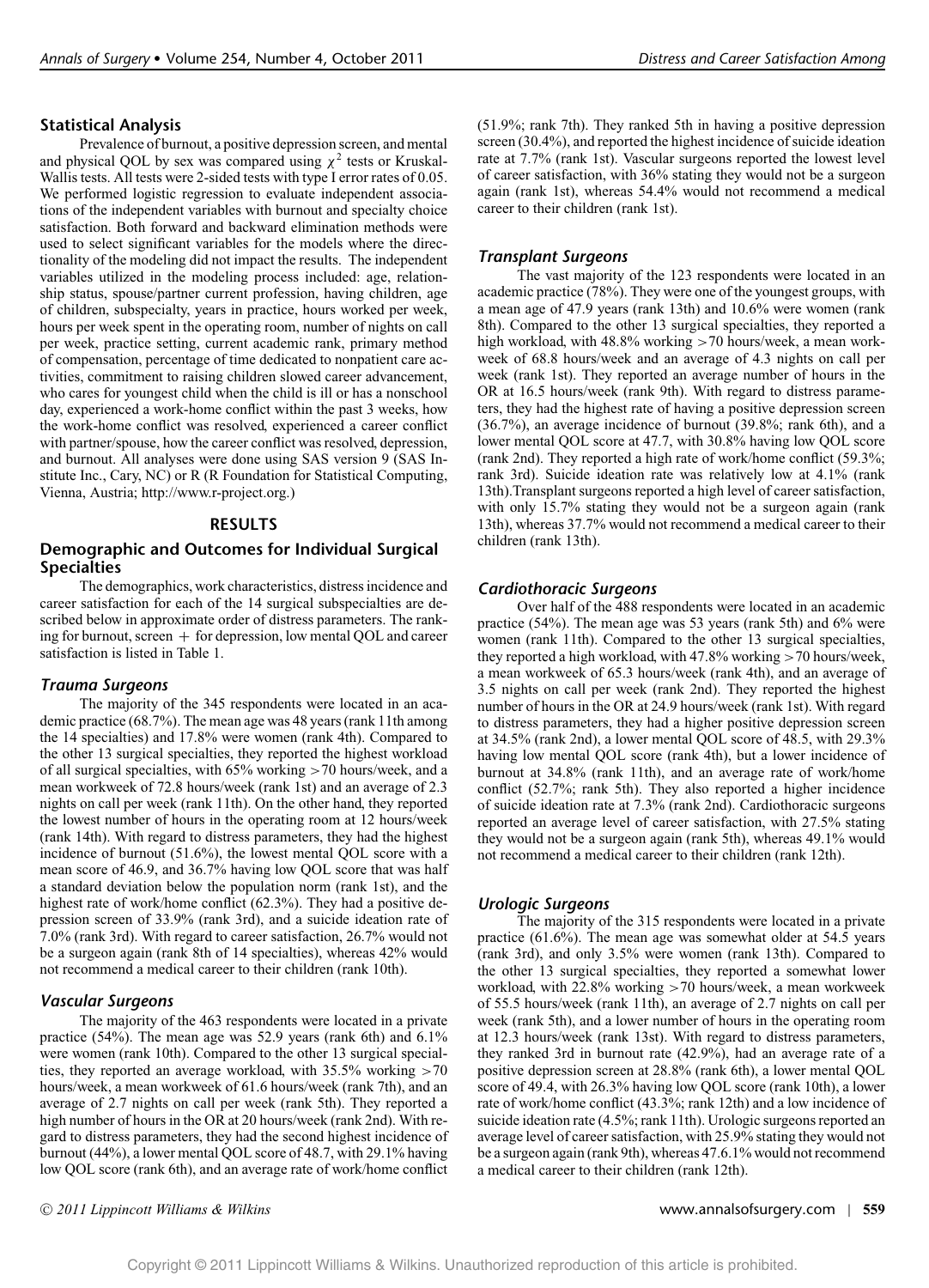| Burnout $(\% )$     | Screen $+$ Depression $(\% )$               | Low Mental OOL (%)     | Would Become a<br><b>Surgeon Again</b><br>$(\%$ who replied "No") | <b>Recommend to Their</b><br><b>Children to Become MDs</b><br>$(\%$ who replied "No") |
|---------------------|---------------------------------------------|------------------------|-------------------------------------------------------------------|---------------------------------------------------------------------------------------|
| Trauma $(51.6)$     | Transplant (37)                             | Trauma (37)            | Vascular (36)                                                     | Vascular (54)                                                                         |
| Vascular (44)       | Cardiothoracic (34.5)                       | Transplant (31)        | Plastic (33)                                                      | General (53)                                                                          |
| Urologic $(43)$     | Trauma (34)                                 | General $(29.6)$       | General (32)                                                      | Cardiothoracic (49)                                                                   |
| $ENT* (41.3)$       | General (33)                                | Cardiothoracic (29.3)  | Colorectal (31)                                                   | Plastic (48)                                                                          |
| General (41)        | Vascular (30)                               | Colorectal (29.2)      | $ENT* (30.5)$                                                     | Urologic $(47.6)$                                                                     |
| Transplant (40)     | Urologic $(29)$                             | Vascular $(29.1)$      | Neurologic (28)                                                   | Obs/Gyn(47)                                                                           |
| Colorectal (39.7)   | Colorectal (28.6)                           | Obs/Gyn(27.5)          | Cardiothoracic (27.5)                                             | Colorectal (46)                                                                       |
| Neurologic (38)     | Plastic $(28.4)$                            | Pediatric (27.3)       | Trauma (27)                                                       | $ENT* 45.5$                                                                           |
| Plastic (37)        | Pediatric (28)                              | Plastic $(27)$         | Urologic $(26)$                                                   | Neurologic (44)                                                                       |
| Surg Oncology (36)  | Surg Oncology (24)                          | Urologic $(26.3)$      | Surg Oncology (25)                                                | Orthopedic (44)                                                                       |
| Cardiothoracic (35) | $ENT* (23)$                                 | Surg Oncology $(26.2)$ | Obs/Gyn(22)                                                       | Trauma(42)                                                                            |
| Obs/Gyn(34)         | Neurologic $(21)$                           | Neurologic (25)        | Orthopedic (20)                                                   | Surg Oncology (40.5)                                                                  |
| Orthopedic (32)     | Orthopedic (20.8)                           | $ENT* (21)$            | Transplant (16)                                                   | Transplant (38)                                                                       |
| Pediatric (31)      | Obs/Gyn(20)                                 | Orthopedic (20)        | Pediatric (15.6)                                                  | Pediatric (33)                                                                        |
|                     | ENT is Otolayngology/Head and Neck Surgery. |                        |                                                                   |                                                                                       |

# **TABLE 1.** Distress Incidence and Career Satisfaction Among 14 Surgical Subspecialties

**TABLE 2.** Independent Factors Related to (a) Burnout Among Both Academic and Private Practice Surgeons and (b) Career Satisfaction (would choose to be physician again) Among Both Academic and Private Practice Surgeons\*

| <b>Response Variable</b>           | <b>Independent Predictor</b>                                                    | Odds Ratio <sup>+</sup> $(95\%$ CI) | $\boldsymbol{P}$ |
|------------------------------------|---------------------------------------------------------------------------------|-------------------------------------|------------------|
| (a) Burnout                        | Trauma Surgeon (vs. general surgeon)                                            | 1.413(1.091, 1.831)                 | 0.0088           |
|                                    | Urological Surgeon (vs. general surgeon)                                        | 1.350(1.044, 1.745)                 | 0.0222           |
|                                    | Otolaryngology Head and Neck Surgeon (vs. general surgeon)                      | 1.282(1.012, 1.625)                 | 0.0397           |
|                                    | Incentive based pay (vs. salaried w/no incentive pay)                           | $1,274$ $(1.124, 1.444)$            | 0.0002           |
|                                    | Spouse works as a non-MD health care professional<br>(vs. nonmedical other job) | 1.184(1.018, 1.377)                 | 0.0285           |
|                                    | Private Practice (vs. academic)                                                 | 1.172(1.024, 1.342)                 | 0.0212           |
|                                    | Nights per week on call (for every additional night)                            | 1.053(1.027, 1.079)                 | < 0.0001         |
|                                    | Years in practice (for every additional year)                                   | 1.032(1.014, 1.051)                 | 0.0004           |
|                                    | Hours worked per week (for every additional hour)                               | 1.017(1.014, 1.021)                 | < 0.0001         |
|                                    | Age (for every year older)                                                      | 0.962(0.944, 0.980)                 | < 0.0001         |
|                                    | Have children (vs. no children)                                                 | 0.815(0.693, 0.959)                 | 0.0138           |
|                                    | Cardiothoracic Surgeon (vs. general surgeon)                                    | 0.776(0.619, 0.974)                 | 0.0284           |
|                                    | Pediatric Surgeon (vs. general surgeon)                                         | 0.670(0.487, 0.920)                 | 0.0135           |
|                                    | Youngest child age $>22$ (vs. youngest age $< 5$ )                              | 0.631(0.532, 0.749)                 | < 0.0001         |
| (b) Choose to be a physician again | Otolaryngology/Head and Neck Surgeon (vs. general surgeon)                      | 2.664 (1.908, 3.719)                | 0.0010           |
|                                    | Transplant Surgeon (vs. general surgeon)                                        | 2.212 (1.255, 3.899)                | 0.0060           |
|                                    | Plastic Surgeon (vs. general surgeon)                                           | 2.000(1.513, 2.645)                 | < 0.0001         |
|                                    | Urological Surgeon (vs. general surgeon)                                        | 1.869 (1.345, 2.596)                | 0.0002           |
|                                    | Pediatric Surgeon (vs. general surgeon)                                         | 1.794 (1.175, 2.379)                | 0.0068           |
|                                    | Orthopedic Surgeon (vs. general surgeon)                                        | 1.756 (1.038, 2.973)                | 0.0360           |
|                                    | Trauma Surgeon (vs. general surgeon)                                            | 1.581(1.144, 2.185)                 | 0.0055           |
|                                    | 21% to 30% of time dedicated to nonpatient activities<br>(vs. no time)          | 1.246 (1.043, 1.488)                | 0.0154           |
|                                    | Age                                                                             | 1.031(1.024, 1.038)                 | < 0.0001         |
|                                    | Hours per week in OR (for each additional hour)                                 | 1.014(1.007, 1.020)                 | < 0.0001         |
|                                    | Nights per week on call (for each additional night)                             | 0.949(0.922, 0.977)                 | 0.0004           |
|                                    | Academic rank of Assistant professor (vs. rank of<br>instructor)                | 0.748(0.584, 0.957)                 | 0.0211           |
|                                    | Vascular Surgeon (vs. general surgeon)                                          | 0.746(0.582, 0.955)                 | 0.0200           |
|                                    | Private practice (vs. academic)                                                 | 0.527(0.444, 0.625)                 | < 0.0001         |
|                                    | Burnout                                                                         | 0.219(0.193, 0.248)                 | < 0.0001         |

 $+$  OR  $>1$  indicates a greater risk for burnout (Table 2a) and greater career satisfaction (2b), whereas an OR  $< 1$  indicates a lower risk for burnout (2a) and less career satisfaction (2b) \*Years in Practice excluded from final model as it was interchangeable w/age (pearson correlation of 0.95).

# *General Surgeons*

The majority of the 3233 respondents were located in a private practice (63.6%). The mean age was 51.6 years (rank 8th) and 12.8% were women (rank 7th). Compared to the other 13 surgical specialties, they reported an average workload, with 28.4% working >70 hours/week, and a mean workweek of 58.8 hours/week (rank

9th), an average of 2.6 nights on call per week (rank 8th), but a higher number of hours in the operating room at 18.1 hours/week (rank 5th). With regard to distress parameters, they had a higher positive depression screen (32.8%; rank 4th), and burnout rate at 41% (rank 5th), a lower mental QOL score of 48.5, with 29.6% having low QOL score (rank 3rd), and an average rate of work/home conflict (50%;

**560** | www.annalsofsurgery.com <sup>C</sup> *2011 Lippincott Williams & Wilkins*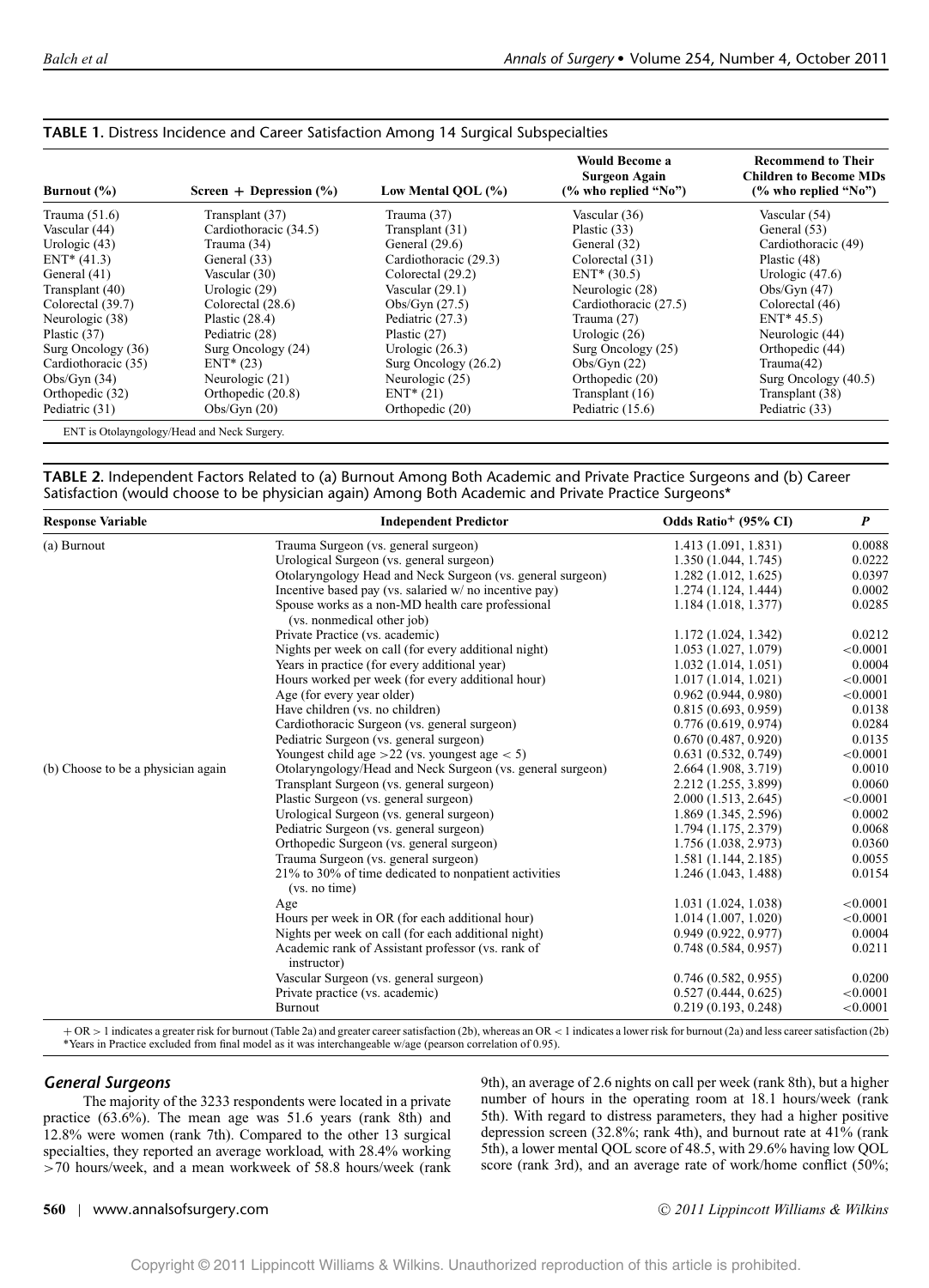|                                                                         | Private<br>$(N = 4240)$  | Academic<br>$(N = 2272)$ | P           |
|-------------------------------------------------------------------------|--------------------------|--------------------------|-------------|
| Age                                                                     |                          |                          | ${<}0.0001$ |
| N                                                                       | 4226                     | 2256                     |             |
| Mean (SD)                                                               | 51.0 (9.88)              | 50.0 (10.03)             |             |
| Median                                                                  | 51.0                     | 49.0                     |             |
| $Q1, Q3+$                                                               | 43.0, 58.0               | 42.0, 57.0               |             |
| Range                                                                   | $(31.0 - 85.0)$          | $(20.0 - 99.0)$          |             |
| Gender                                                                  |                          |                          | ${<}0.0001$ |
| Missing                                                                 | 21(%)                    | 14 $(\%)$                |             |
| Male                                                                    | 3764 (89.2%)             | 1886 (83.5%)             |             |
| Female                                                                  | 455 (10.8%)              | 372 (16.5%)              |             |
| Relationship status                                                     |                          |                          | 0.1782      |
| Missing                                                                 | 1(%)                     | 0(%)                     |             |
| Single                                                                  | 331 (7.8%)               | 209 (9.2%)               |             |
| Married                                                                 | 3771 (89%)               | 1980 (87.1%)             |             |
| Partnered                                                               | 118 (2.8%)               | 70 (3.1%)                |             |
| Widowed or widower                                                      | 19 (0.4%)                | $13(0.6\%)$              |             |
| Ever gone through a divorce                                             |                          |                          | ${<}0.0001$ |
| Missing                                                                 |                          | 13 $(%)$                 |             |
| Yes                                                                     | $27\,(%)$<br>946 (22.5%) | 408 (18.1%)              |             |
| No                                                                      |                          |                          |             |
|                                                                         | 3267 (77.5%)             | 1851 (81.9%)             | 0.8828      |
| Partner or spouse works                                                 |                          |                          |             |
| outside the home                                                        |                          |                          |             |
| Missing                                                                 | 351 $(\% )$              | 222(%)                   |             |
| Yes                                                                     | 2060 (53%)               | 1090 (53.2%)             |             |
| No                                                                      | 1829 (47%)               | 960 (46.8%)              |             |
| Partner or spouse current                                               |                          |                          | ${<}0.0001$ |
| profession                                                              |                          |                          |             |
| Missing                                                                 | 2207(%)                  | 1194(%)                  |             |
| Surgeon                                                                 | 145 (7.1%)               | 153 (14.2%)              |             |
| Physician but not in<br>surgery                                         | 423 (20.8%)              | 289 (26.8%)              |             |
| Other health care<br>professional                                       | 651 (32%)                | 244 (22.6%)              |             |
| Nonmedical<br>professional                                              | 561 (27.6%)              | 310 (28.8%)              |             |
| Other                                                                   | 253 (12.4%)              | 82 (7.6%)                |             |
| Have any children                                                       |                          |                          | ${<}0.0001$ |
| Yes                                                                     | 3791 (89.4%)             | 1953 (86%)               |             |
| No                                                                      | 449 (10.6%)              | 319 (14%)                |             |
| Age of youngest child                                                   |                          |                          | 0.0001      |
| Missing                                                                 | 458 (%)                  | $326\,(%)$               |             |
| Younger than 5                                                          | 700 (18.5%)              | 446 (22.9%)              |             |
| 5 to 12                                                                 | 918 (24.3%)              | 504 (25.9%)              |             |
| 13 to 18                                                                | 707 (18.7%)              | 342 (17.6%)              |             |
| 19 to 22                                                                | 441 (11.7%)              | 205 (10.5%)              |             |
| Older than 22                                                           | 1016 (26.9%)             | 449 (23.1%)              |             |
| $+$ Q1 is the lower 25th percentile and Q3 is the upper 75% percentile. |                          |                          |             |

# **TABLE 3.** Personal Characteristics: Academic Versus Private Surgical Practices

rank 9th). They reported a higher incidence of suicide ideation rate of 6.9% (rank 4th). General surgeons reported a lower level of career satisfaction, with 31.8% stating they would not be a surgeon again (rank 3rd), whereas 53.6% would not recommend a medical career to their children (rank 2nd).

# *Colorectal Surgeons*

The majority of the 302 respondents were located in a private practice (56.3%). The mean age was the youngest of all specialties at 47.7 years (rank 1st), whereas 19.3% were women (rank 2nd). Compared to the other 13 surgical specialties, they reported an above average workload, with 31.8% working >70 hours/week, a mean workweek of 62.2 hours/week (rank 6th), an average of 2.7 nights on call per week (rank 5th), and an average number of hours in the

| <b>TABLE 4. Professional Characteristics: Academic Versus</b> |  |
|---------------------------------------------------------------|--|
| Private Surgical Practices                                    |  |

|                                                                         | Private<br>$(N = 4240)$   | Academic<br>$(N = 2272)$  | P           |
|-------------------------------------------------------------------------|---------------------------|---------------------------|-------------|
| Years in practice                                                       |                           |                           | ${<}0.0001$ |
| N                                                                       | 4196                      | 2237                      |             |
| Mean (SD)                                                               | 18.2 (10.15)              | 16.6 (10.73)              |             |
| Median<br>$Q1, Q3+$                                                     | 18.0<br>10.0, 26.0        | 16.0<br>7.0, 25.0         |             |
| Range                                                                   | $(0.0 - 53.0)$            | $(0.0 - 53.0)$            |             |
| Years of Experience                                                     |                           |                           | ${<}0.0001$ |
| Missing                                                                 | 44 (%)                    | 35(%)                     |             |
| $<$ 10 years exp                                                        | 982 (23.4%)               | 715 (32%)                 |             |
| 10 to 19 years exp                                                      | 1293 (30.8%)              | 639 (28.6%)               |             |
| 20 to 30 years exp                                                      | 1439 (34.3%)              | 637 (28.5%)               |             |
| $>30$ years exp<br>Hours worked per week                                | 482 (11.5%)               | 246 (11%)                 | ${<}0.0001$ |
| N                                                                       | 4219                      | 2260                      |             |
| Mean (SD)                                                               | 59.4 (16.88)              | 65.3 (15.64)              |             |
| Median                                                                  | 60.0                      | 65.0                      |             |
| Q1, Q3                                                                  | 50.0, 70.0                | 60.0, 75.0                |             |
| Range                                                                   | $(0.0 - 168.0)$           | $(0.0 - 125.0)$           |             |
| Hours worked per week                                                   |                           |                           | ${<}0.0001$ |
| Missing<br><40 hours/week                                               | 21(%)                     | 12(%)                     |             |
| 40 to 49 hours/week                                                     | 297 (7%)<br>498 (11.8%)   | 65 (2.9%)<br>$127(5.6\%)$ |             |
| 50 to 59 hours/week                                                     | 862 (20.4%)               | 321 (14.2%)               |             |
| 60 to 69 hours/week                                                     | 1376 (32.6%)              | 808 (35.8%)               |             |
| 70 to 79 hours/week                                                     | 528 (12.5%)               | 406 (18%)                 |             |
| >80 hours/week                                                          | 658 (15.6%)               | 533 (23.6%)               |             |
| Hours per week in                                                       |                           |                           | 0.1486      |
| operating room                                                          |                           |                           |             |
| N                                                                       | 4186                      | 2250                      |             |
| Mean (SD)<br>Median                                                     | 18.4 (10.60)<br>16.0      | 17.8 (9.96)<br>16.0       |             |
| Q1, Q3                                                                  | 10.0, 25.0                | 10.0, 24.0                |             |
| Range                                                                   | $(0.0 - 80.0)$            | $(0.0 - 65.0)$            |             |
| How many nights are you                                                 |                           |                           | ${<}0.0001$ |
| on call                                                                 |                           |                           |             |
| N                                                                       | 4194                      | 2244                      |             |
| Mean (SD)                                                               | 3.0(2.25)                 | 2.2 (1.99)                |             |
| Median                                                                  | 2.0                       | 2.0                       |             |
| Q1, Q3<br>Range                                                         | 1.0, 4.0<br>$(0.0 - 7.0)$ | 1.0, 3.0<br>$(0.0 - 7.0)$ |             |
| Current academic rank                                                   |                           |                           | 0.2216      |
| Missing                                                                 | 4234 (%)                  | 17(%)                     |             |
| Instructor                                                              | 1(16.7%)                  | 93 (4.1%)                 |             |
| <b>Assistant Professor</b>                                              | 1 (16.7%)                 | 680 (30.2%)               |             |
| Associate Professor                                                     | $3(50\%)$                 | 627 (27.8%)               |             |
| Full Professor                                                          | 1(16.7%)                  | 855 (37.9%)               |             |
| Primary method<br>determining                                           |                           |                           | ${<}0.0001$ |
| compensation                                                            |                           |                           |             |
| Missing                                                                 | 80 (%)                    | 35 $(%)$                  |             |
| Salaried position no                                                    | 325 (7.8%)                | 774 (34.6%)               |             |
| incentive pay                                                           |                           |                           |             |
| Salaried with bonus                                                     | 914 (22%)                 | 1162 (51.9%)              |             |
| based on billing                                                        |                           |                           |             |
| Incentive pay based                                                     | 2608 (62.7%)              | $167(7.5\%)$              |             |
| entirely on billing                                                     |                           |                           |             |
| Other                                                                   | 313 (7.5%)                | 134(6%)                   |             |
| Pct time dedicated to nonpt<br>care activities                          |                           |                           | ${<}0.0001$ |
| Missing                                                                 | 11 $(\%)$                 | 11 $(\%)$                 |             |
| None                                                                    | 211 (5%)                  | $11(0.5\%)$               |             |
| Less than $10\%$                                                        | 1732 (41%)                | 204 (9%)                  |             |
| 10% to 20%                                                              | 1558 (36.8%)              | 666 (29.5%)               |             |
| 21% to 30%                                                              | 490 (11.6%)               | 550 (24.3%)               |             |
| 31% to 50%                                                              | 175 (4.1%)                | 492 (21.8%)               |             |
| More than 50%                                                           | 63 (1.5%)                 | 338 (14.9%)               |             |
| $+$ Q1 is the lower 25th percentile and Q3 is the upper 75% percentile. |                           |                           |             |

# <sup>C</sup> *2011 Lippincott Williams & Wilkins* www.annalsofsurgery.com | **561**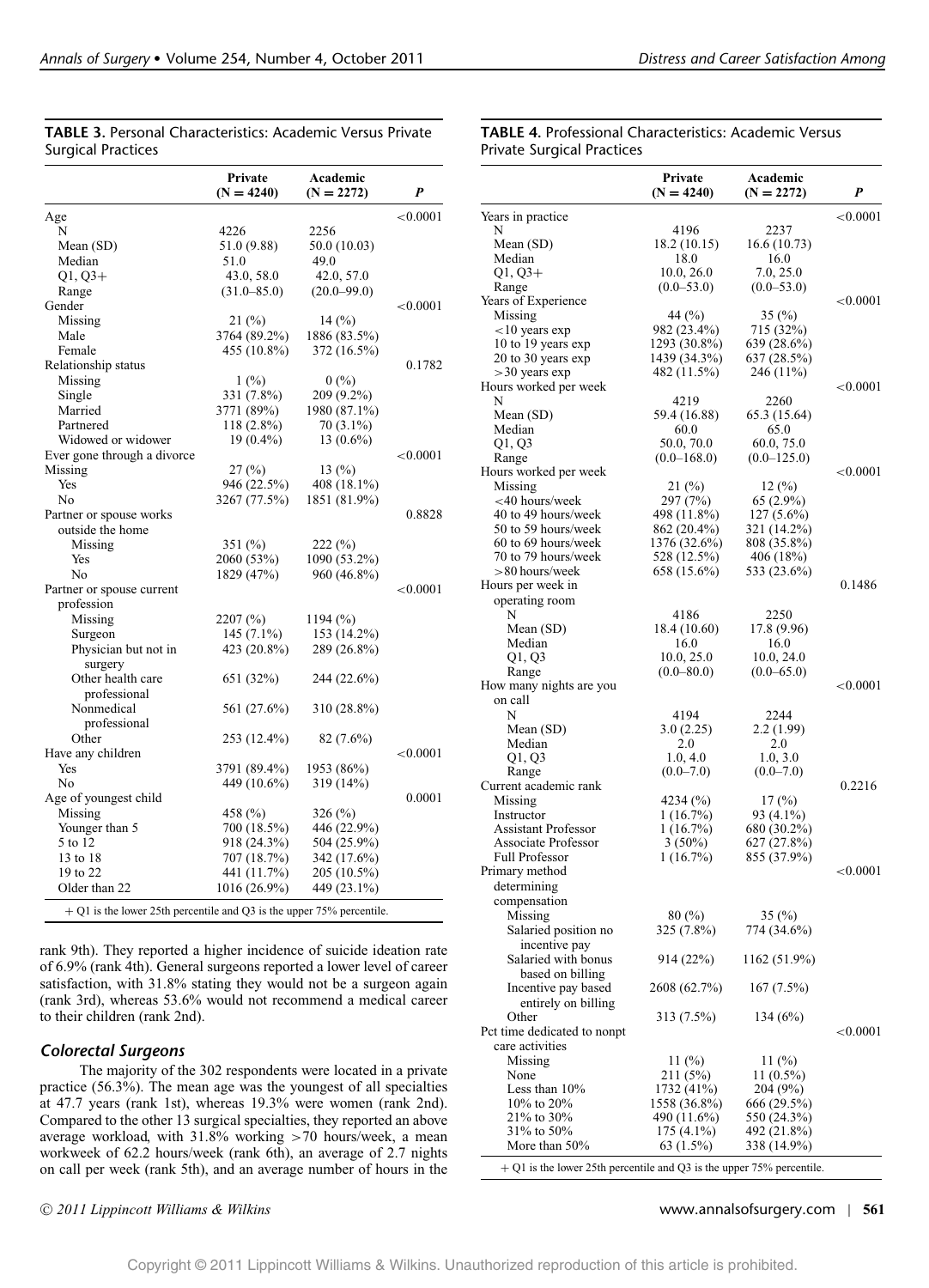|                                                  | Private<br>$(N = 4240)$       | Academic<br>$(N = 2272)$      | P           | SF12 Physical QO               |
|--------------------------------------------------|-------------------------------|-------------------------------|-------------|--------------------------------|
| <b>MBI</b> Emotional Exhaustion                  |                               |                               | ${<}0.0001$ | 45 (1/2 SD Belo                |
| N                                                | 4211                          | 2254                          |             | Missing                        |
| Mean $(SD)$                                      | 22.0 (12.25)                  | 20.5 (11.68)                  |             | Yes                            |
| Median                                           | 21.0                          | 19.0                          |             | N <sub>0</sub>                 |
| $Q1, Q3+$                                        | 12.0, 31.0                    | 11.0, 29.0                    |             | Would Become a P               |
| Range                                            | $(0.0 - 54.0)$                | $(0.0 - 54.0)$                |             | Again<br>Missing               |
| MBI EE: Categorization*                          |                               |                               | 0.0005      | No                             |
| Missing                                          | 29                            | 18                            |             | Yes                            |
| Low Burnout: $\leq 18$                           | 1856 (44.1%)                  | 1078 (47.8%)                  |             | Would Become a S               |
| Avg Burnout: 19–26                               | 889 (21.1%)                   | 498 (22.1%)                   |             | Again                          |
| High Burnout: $\geq$ 27<br>MBI Depersonalization | 1466 (34.8%)                  | 678 (30.1%)                   | ${<}0.0001$ | Missing                        |
| N                                                | 4210                          | 2249                          |             | No                             |
| Mean $(SD)$                                      | 7.1(5.81)                     | 6.4(5.43)                     |             | Yes                            |
| Median                                           | 6.0                           | 5.0                           |             | Recommend your                 |
| Q1, Q3                                           | 3.0, 10.0                     | 2.0, 9.0                      |             | become physicia                |
| Range                                            | $(0.0 - 30.0)$                | $(0.0 - 30.0)$                |             | surgeon                        |
| MBI DP: Categorization*                          |                               |                               | 0.0001      | Missing                        |
| Missing                                          | 30                            | 23                            |             | No<br>Yes                      |
| Low Burnout: $\leq$ 5                            | 2074 (49.3%)                  | 1216 (54.1%)                  |             | Schedule leaves tir            |
| Avg Burnout: 6-9                                 | 928 (22%)                     | 490 (21.8%)                   |             | personal/family                |
| High Burnout: $\geq 10$                          | 1208(28.7%)                   | 543 (24.1%)                   |             | Missing                        |
| <b>MBI</b> Personal                              |                               |                               | 0.2521      | Strongly agree                 |
| Accomplishment                                   |                               |                               |             | Agree                          |
| N                                                | 4185                          | 2235                          |             | Neutral                        |
| Mean $(SD)$                                      | 40.6(6.16)                    | 40.9(6.05)                    |             | Disagree                       |
| Median                                           | 42.0                          | 42.0                          |             | Strongly disag                 |
| Q1, Q3                                           | 37.0, 45.0                    | 38.0, 45.7                    |             | Made major medic               |
| Range                                            | $(7.0 - 48.0)$                | $(0.0 - 48.0)$                |             | last 3 months                  |
| MBI PA: Categorization*                          |                               |                               | 0.1922      | Yes                            |
| Missing                                          | 60                            | 40                            |             | N <sub>0</sub>                 |
| Low Burnout: $\geq 40$                           | 2737 (65.5%)                  | 1480 (66.3%)                  |             | Greatest contributi            |
| Avg Burnout: 34-39                               | 889 (21.3%)                   | 491 (22%)                     |             | medical error                  |
| High Burnout: $\leq 33$                          | 554 (13.3%)                   | 261 (11.7%)                   |             | Missing                        |
| Burnout (High EE or High                         |                               |                               | ${<}0.0001$ | A system issu                  |
| DP)<br>Missing                                   | 24                            | 14                            |             | Your degree o<br>Lapse in your |
| Yes                                              | 1819 (43.1%)                  | 852 (37.7%)                   |             | concentrati                    |
| No                                               | 2397 (56.9%)                  | 1406 (62.3%)                  |             | Lapse in judg                  |
| Depressed                                        |                               |                               | < 0.0001    | Lack of know                   |
| Missing                                          | 29                            | 13                            |             | Your degree o                  |
| Yes                                              | 1388(33%)                     | 623 (27.6%)                   |             | burnout                        |
| N <sub>0</sub>                                   | 2823 (67%)                    | 1636 (72.4%)                  |             | Other                          |
| SF-12 mental scale:norm                          |                               |                               | 0.1722      | Had thoughts of tal            |
| mean = 50, $SD = 10$                             |                               |                               |             | own life in past               |
| N                                                | 4051                          | 2175                          |             | Missing                        |
| Mean (SD)                                        | 48.4 (10.09)                  | 48.8 (9.87)                   |             | Yes                            |
| Median                                           | 51.5                          | 51.6                          |             | No                             |
| Q1, Q3                                           | 42.7, 55.9                    | 43.3, 56.0                    |             | Sought psych/psyc              |
| Range                                            | $(9.5 - 67.8)$                | $(9.4 - 66.5)$                |             | help in last 12 m              |
| SF12 Mental QOL Score <                          |                               |                               | 0.2602      | Missing<br>Yes                 |
| 45 (1/2 SD Below Pop                             |                               |                               |             | No                             |
| Norm)                                            |                               |                               |             | Reluctant to seek d            |
| Missing                                          | 189                           | 97                            |             | help because of                |
| Yes                                              | 1210 (29.9%)                  | 620 (28.5%)                   |             | repercussions                  |
| No                                               | 2841 (70.1%)                  | 1555 (71.5%)                  |             | Missing                        |
| SF-12 physical scale:norm                        |                               |                               | 0.0161      | Yes                            |
| mean = 50, $SD = 10$                             |                               |                               |             | No                             |
| N                                                | 4051                          | 2175                          |             | Used depression m              |
| Mean (SD)                                        | 53.6 (6.65)                   | 54.1 (6.07)<br>55.9           |             | last 12 months                 |
|                                                  |                               |                               |             |                                |
| Median                                           | 55.5                          |                               |             | Missing                        |
| Q1, Q3<br>Range                                  | 51.5, 57.2<br>$(19.2 - 66.5)$ | 51.8, 57.3<br>$(18.3 - 66.6)$ |             | Yes<br>No                      |

# **TABLE 5.** Burnout/Depression, Career Satisfaction and QOL Comparing Private and Academic Surgical Practice

# **TABLE 5.** (Continued)

|                                                  | Private<br>$(N = 4240)$ | Academic<br>$(N = 2272)$ | P           |
|--------------------------------------------------|-------------------------|--------------------------|-------------|
| SF12 Physical QOL Score <                        |                         |                          | 0.0774      |
| 45 (1/2 SD Below Pop Norm                        |                         |                          |             |
| Missing                                          | 189                     | 97                       |             |
| Yes                                              | 410 (10.1%)             | 190 (8.7%)               |             |
| No                                               | 3641 (89.9%)            | 1985 (91.3%)             |             |
| Would Become a Physician                         |                         |                          | ${<}0.0001$ |
| Again<br>Missing                                 | 18                      | 7                        |             |
| No                                               | 1276 (30.2%)            | 423 (18.7%)              |             |
| Yes                                              | 2946 (69.8%)            | 1842 (81.3%)             |             |
| Would Become a Surgeon                           |                         |                          | ${<}0.0001$ |
| Again                                            |                         |                          |             |
| Missing                                          | 22                      | 13                       |             |
| No                                               | 1480 (35.1%)            | 510 (22.6%)              |             |
| Yes                                              | 2738 (64.9%)            | 1749 (77.4%)             |             |
| Recommend your children                          |                         |                          | ${<}0.0001$ |
| become physician or                              |                         |                          |             |
| surgeon                                          |                         |                          |             |
| Missing<br>No                                    | 479<br>2116 (56.3%)     | 338<br>748 (38.7%)       |             |
| Yes                                              | 1645 (43.7%)            | 1186 (61.3%)             |             |
| Schedule leaves time for                         |                         |                          | ${<}0.0001$ |
| personal/family life                             |                         |                          |             |
| Missing                                          | 26                      | 9                        |             |
| Strongly agree                                   | 389 (9.2%)              | 139 (6.1%)               |             |
| Agree                                            | 1123 (26.6%)            | 555 (24.5%)              |             |
| Neutral                                          | 751 (17.8%)             | 404 (17.9%)              |             |
| Disagree                                         | 1300 (30.8%)            | 765 (33.8%)              |             |
| Strongly disagree                                | 651 (15.4%)             | 400 (17.7%)              |             |
| Made major medical error in                      |                         |                          | 0.9808      |
| last 3 months                                    |                         |                          |             |
| Yes                                              | 393 (9.3%)              | 211 (9.3%)               |             |
| No                                               | 3847 (90.7%)            | 2061 (90.7%)             |             |
| Greatest contributing factor in<br>medical error |                         |                          | 0.0084      |
| Missing                                          | 3856                    | 2063                     |             |
| A system issue                                   | 44 (11.5%)              | 47 (22.5%)               |             |
| Your degree of fatigue                           | 26 (6.8%)               | $14(6.7\%)$              |             |
| Lapse in your                                    | 50 (13%)                | 26 (12.4%)               |             |
| concentration                                    |                         |                          |             |
| Lapse in judgment                                | 128 (33.3%)             | 60(28.7%)                |             |
| Lack of knowledge                                | $20(5.2\%)$             | 7 (3.3%)                 |             |
| Your degree of stress or                         | 59 (15.4%)              | 19 (9.1%)                |             |
| burnout                                          |                         |                          |             |
| Other                                            | 57 (14.8%)              | 36 (17.2%)               |             |
| Had thoughts of taking your                      |                         |                          | < 0.0001    |
| own life in past 12 mo                           | 37                      | 23                       |             |
| Missing<br>Yes                                   | 310 (7.4%)              | 105 (4.7%)               |             |
| No                                               | 3893 (92.6%)            | 2144 (95.3%)             |             |
| Sought psych/psychologist                        |                         |                          | 0.2022      |
| help in last 12 months                           |                         |                          |             |
| Missing                                          | 44                      | 22                       |             |
| Yes                                              | 312 (7.4%)              | 148 (6.6%)               |             |
| No                                               | 3884 (92.6%)            | 2102 (93.4%)             |             |
| Reluctant to seek depression                     |                         |                          | ${<}0.0001$ |
| help because of                                  |                         |                          |             |
| repercussions                                    |                         |                          |             |
| Missing                                          | 20                      | 15                       |             |
| Yes                                              | 1775 (42.1%)            | 797 (35.3%)              |             |
| No                                               | 2445 (57.9%)            | 1460 (64.7%)             | 0.0081      |
| Used depression medication in<br>last 12 months  |                         |                          |             |
| Missing                                          | 2                       | 0                        |             |
| Yes                                              | 259 (6.1%)              | 103 (4.5%)               |             |
| No                                               | 3979 (93.9%)            | 2169 (95.5%)             |             |
|                                                  |                         |                          | (Continued) |

# **562** | www.annalsofsurgery.com <sup>C</sup> *2011 Lippincott Williams & Wilkins*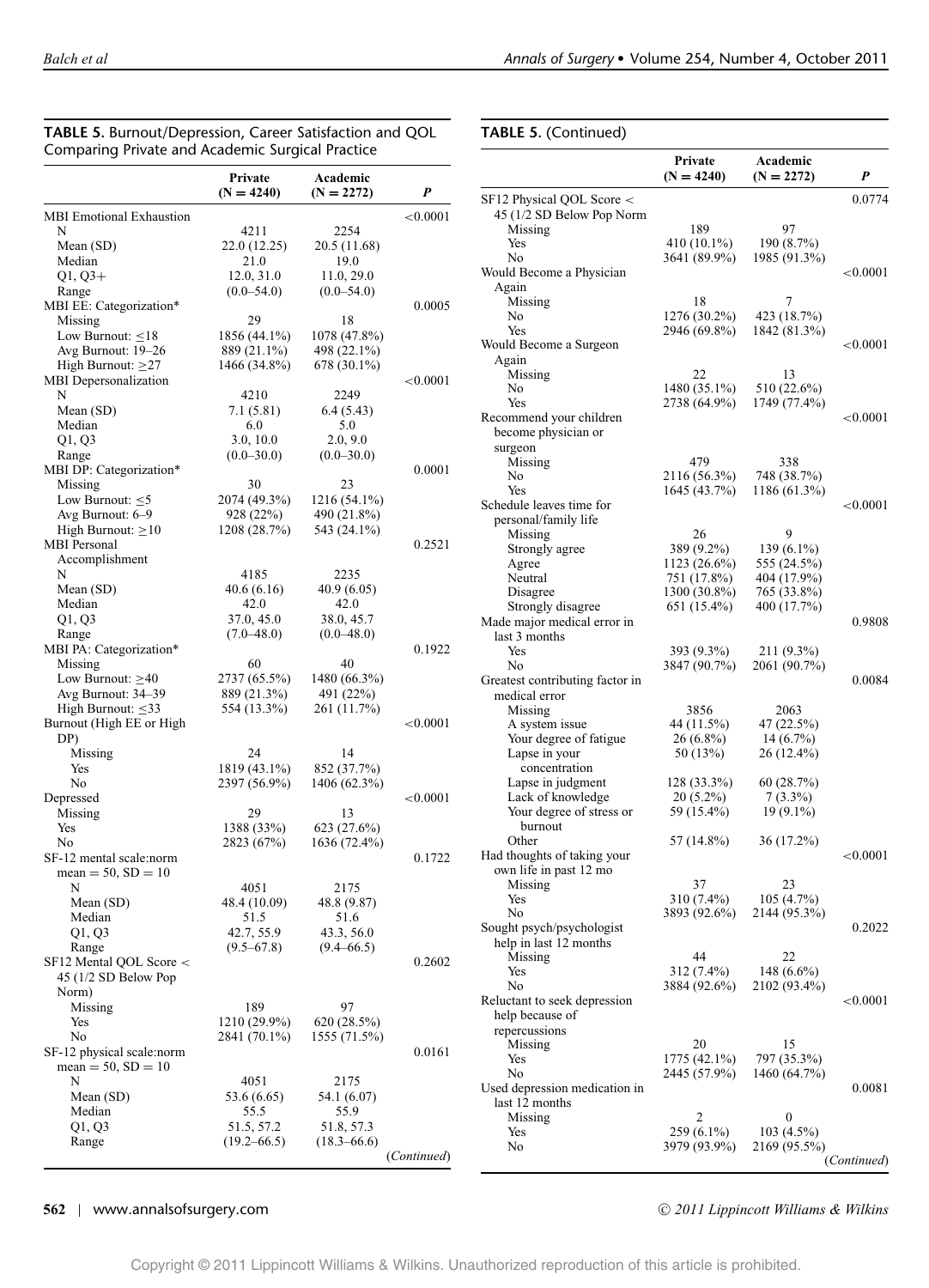# **TABLE 5.** (Continued)

|                                                          | <b>Private</b><br>$(N = 4240)$ | Academic<br>$(N = 2272)$ | P           |
|----------------------------------------------------------|--------------------------------|--------------------------|-------------|
| Who prescribed depression                                |                                |                          | 0.4849      |
| medication                                               |                                |                          |             |
| Missing                                                  | 3982                           | 2169                     |             |
| I prescribed for myself                                  | 28 (10.9%)                     | $6(5.8\%)$               |             |
| Colleague prescribed<br>even though not their<br>patient | 18(7%)                         | $9(8.7\%)$               |             |
| Professional of whom I<br>am a patient                   | 197 (76.4%)                    | 81 (78.6%)               |             |
| Other                                                    | $15(5.8\%)$                    | $7(6.8\%)$               |             |
| Conflict between                                         |                                |                          | ${<}0.0001$ |
| work/personal in last                                    |                                |                          |             |
| 3 weeks                                                  |                                |                          |             |
| Missing                                                  | 21                             | 21                       |             |
| Yes                                                      | 2138 (50.7%)                   | 1281 (56.9%)             |             |
| N <sub>0</sub>                                           | 2081 (49.3%)                   | 970 (43.1%)              |             |
| Whose career took priority                               |                                |                          | ${<}0.0001$ |
| Missing                                                  | 2180                           | 1186                     |             |
| My partner or spouse                                     | 147 (7.1%)                     | 94 (8.7%)                |             |
| My own career                                            | 670 (32.5%)                    | 444 (40.9%)              |             |
| There has never been a<br>conflict                       | 1243 (60.3%)                   | 548 (50.5%)              |             |
| How resolved last                                        |                                |                          | 0.0595      |
| work/personal conflict                                   |                                |                          |             |
| Missing                                                  | 129                            | 61                       |             |
| Resolved in favor of<br>work                             | 1516 (36.9%)                   | 822 (37.2%)              |             |
| Resolved in favor of<br>personal                         | 476 (11.6%)                    | 298 (13.5%)              |             |
| Resolved to meet both<br>responsibilities                | 2119 (51.5%)                   | 1091 (49.3%)             |             |

+Q1 is the lower 25th percentile and Q3 is the upper 75% percentile.

\*MBI: Maslach Burnout Burnout Inventory, EE: Emotional Exhaustion, DP: Depersonalization, PA: Personal Accomplishment.

operating room at 17.9 hours/week (rank 7th). With regard to distress parameters, they ranked 7th in burnout rate (39.7%), had an average rate of a positive depression screen at 28.6% (rank 7th), a lower mental QOL score of 48.3, with 29.2% having low QOL score (rank 5th), a higher rate of work/home conflict (59.5%; rank 2nd), and a suicide ideation rate of 6% (rank 7th). Colorectal surgeons reported a lower level of career satisfaction, with 31% stating they would not be a surgeon again (rank 4th of 14 specialties), whereas 45.8% would not recommend a medical career to their children (rank 7th).

# *Plastic Surgeons*

The majority of the 458 respondents were located in a private practice (67.9%). The mean age was 50.8 years (rank 10th), whereas 14.7% were women(rank 6th). Compared to the other 13 surgical specialties, they reported a lower average workload, with 17.5% working >70 hours/week, a mean workweek of 54.6 hours/week (rank 12th), an average of 2.8 nights on call per week (rank 4th), and a higher number of hours in the operating room at 19.7 hours/week (rank 3rd). With regard to distress parameters, they had a burnout rate of 37.4% (rank 9th), a positive depression screen of 28.4% (rank 8th), a mental QOL score of 49.4, with 27.1% having low QOL score (rank 9th), and an average rate of work/home conflict (50%; rank 9th). They reported a higher incidence of suicide ideation rate (6.8%; rank 5th). Plastic surgeons reported a lower level of career satisfaction, with 32.7% stating they would not be a surgeon again (rank 2nd), whereas 48.6% would not recommend a medical career to their children (rank 4th).

# *Neurologic Surgeons*

The majority of the 184 respondents were located in a private practice. The mean age was somewhat older at 54.3 years (rank 4th), whereas 6% were women (rank 12th). Compared to the other 13 surgical specialties, they reported a mean workweek of 61.5 hours/week (rank 8th), with 37.7% working >70 hours/week, an average of 2.4 nights on call per week (rank 10th), and 18 hours/week in the operating room (rank 6th). With regard to distress parameters, they had a burnout rate of 38.5% (rank 8th), a 21.3% rate of a positive depression screen (rank 12th), a mental QOL score of 49.8, with 25.3% having a low QOL score (rank 12th), a work/home conflict rate of 41.5% (rank 13th), and a suicide ideation rate of 4.4% (rank 12th). Neurosurgeons reported an average level of career satisfaction, with 28.3% stating they would not be a surgeon again (rank 6th), whereas 44.2% would not recommend a medical career to their children (rank 8th).

# *Otolaryngology/Head and Neck Surgeons*

The majority of the 371 respondents were located in a private practice (54.7%). The mean age was 51.5 years (rank 7th) and 9.2% were women (rank 9th). Compared to the other 13 surgical specialties, they reported a mean workweek of 54.3 hours/week (rank 13th), with 12.8% working >70 hours/week, an average of 2.3 nights on call per week (rank 11th), and a lower number of hours in the operating room at13.3 hours/week (rank 10th). With regard to distress parameters, they had a higher burnout rate of 41.3% (rank 4th), but a lower positive depression screen at 23.3% (rank 11th), a mental QOL score of 50.4, with 20.9% having low QOL score (rank 13th), a 51.8% rate of work/home conflict (rank 8th), and a suicide ideation rate of 4.6% (rank 10th). Otolaryngology/Head and Neck surgeons reported an average level of career satisfaction, with 30.5% stating they would not be a surgeon again (rank 5th of 14 specialties), whereas 45.5% would not recommend a medical career to their children (rank 8th).

# *Surgical Oncology*

The majority of the 407 respondents were located in an academic practice (59.5%). The mean age was younger at 49.9 years (rank 11th) and they represented the highest proportion of women (26.4%). Compared to the other 13 surgical specialties, they reported a high workload, with 36.1% working >70 hours/week, a mean workweek of 62.6 hours/week (rank 5th), but a lower 2.1 nights on call per week (rank 13th), and 17.7 hours/week hours in the operating room (rank 8th). With regard to distress parameters, they had a lower rate of burnout at 36.1% (rank 10th), a positive depression screen rate of 24.3% (rank 10th), and a mental QOL score of 48.9, with 26.2% having low QOL score (rank 11th). They reported a 55.2% rate of work/home conflict (rank 6th), and a suicide ideation rate at 4.9% (rank 9th). Surgical Oncologists reported a higher level of career satisfaction, with 24.9% stating they would not be a surgeon again (rank 10th), whereas 30.5% would not recommend a medical career to their children (rank 12th).

# *Obstetrics/Gynecology*

Of the 105 respondents, 48.6% were located in a private practice. The mean age was 54.8 years (rank 2nd), whereas 18.3% were women (rank 3rd). Compared to the other 13 surgical specialties, they reported a mean workweek of 57.0 hours/week (rank 10th), with 29.1% working >70 hours/week, an average of 3.4 nights on call per week (rank 3rd), and a lower number of hours in the operating room at 13.0 hours/week (rank 12th). With regard to distress parameters, they had a lower rate of burnout at 33.7% (rank 12th), a lower rate of positive depression screen at 19.6% (rank 13th), and an average mental QOL score of 50.1, with 27.5% having low QOL score (rank 7th). They reported a lower rate of work/home conflict at 44.1% (rank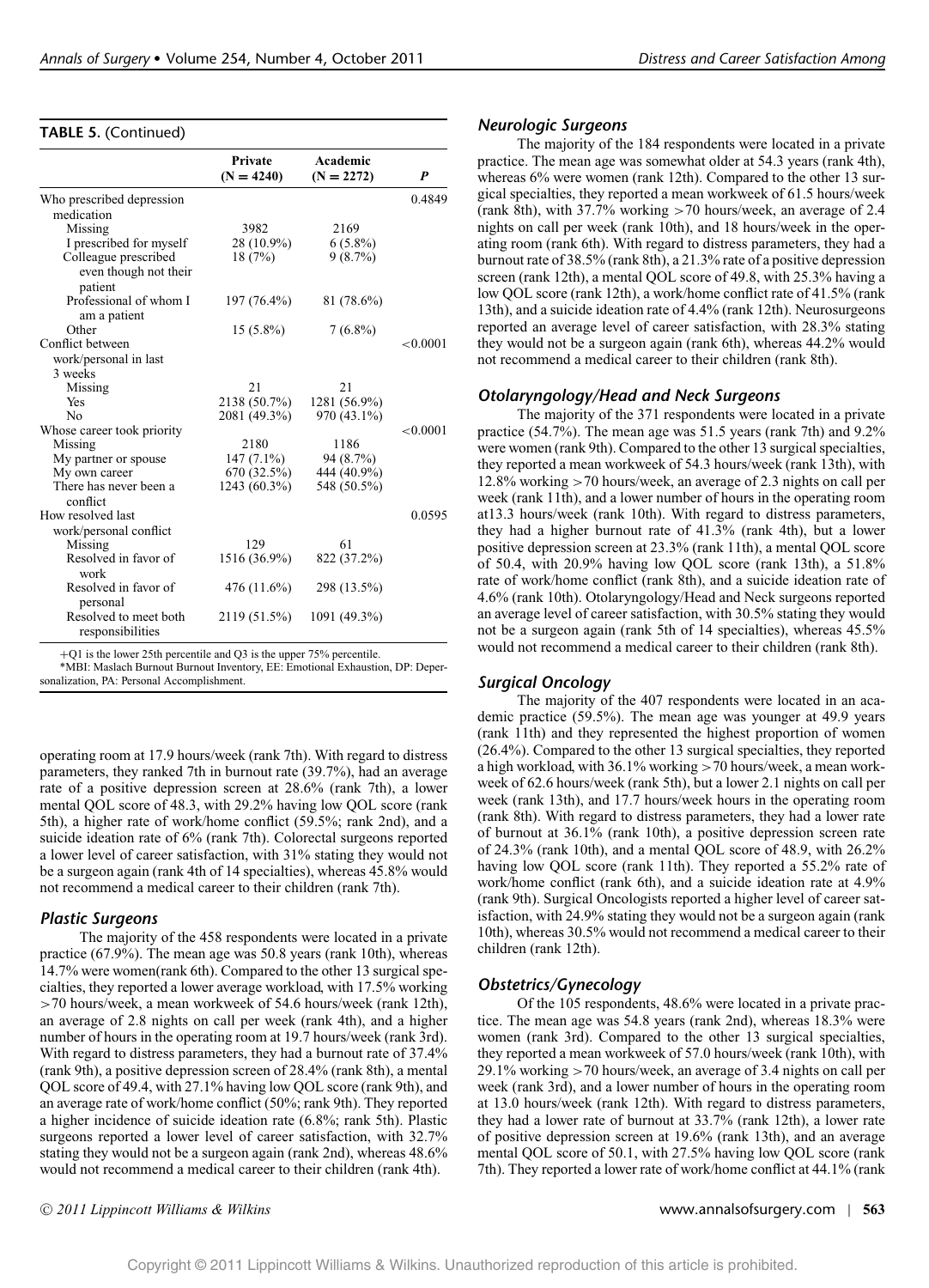**TABLE 6.** Independent Factors Related to (a) Burnout Among Academic Surgeons Only, (b) Career Satisfaction Among Academic Surgeons Only, (c) Burnout Among Private Practice Surgeons Only, and (d) Career Satisfaction Among Private Practice Surgeons

| <b>Response Variable</b>                | <b>Independent Predictor</b>                                                  | Odds Ratio+ (95% CI) | $\boldsymbol{P}$ |
|-----------------------------------------|-------------------------------------------------------------------------------|----------------------|------------------|
| (a) Burnout (Academic surgeons)         | Trauma Surgeon (vs. general surgeon)                                          | 1.513(1.127, 2.032)  | 0.0059           |
|                                         | Nights per week on call (for each additional night)                           | 1.062(1.013, 1.113)  | 0.0123           |
|                                         | Hours worked per week (for each additional hour)                              | 1.019(1.012, 1.025)  | < 0.0001         |
|                                         | Male (vs. female)                                                             | 0.787(0.620, 0.999)  | 0.0491           |
|                                         | Cardiothoracic Surgeon (vs. general surgeon)                                  | 0.626(0.434, 0.901)  | 0.0117           |
|                                         | Pediatric Surgeon (vs. general surgeon)                                       | 0.583(0.399, 0.852)  | 0.0053           |
|                                         | Youngest child age $>22$ (vs. youngest child age $< 5$ )                      | 0.529(0.406, 0.689)  | ${<}0.0001$      |
| (b) Choose to be a physician again      | Youngest child age $>22$ (vs. youngest child age $<$ 5)                       | 1.484 (1.015, 2.170) | 0.0407           |
| (Academic surgeons)                     | Full Professor (vs. instructor)                                               | 1.398 (1.033, 1.893) | < 0.0001         |
|                                         | Salaried w/bonus pay based on billing (vs. salaried w/no incentive based pay) | 1.397(1.111, 1.756)  | 0.0061           |
|                                         | Hours worked per week (for each additional hour)                              | 1.010(1.002, 1.018)  | 0.0313           |
|                                         | Assistant professor (vs. instructor)                                          | 0.702(0.536, 0.920)  | 0.0085           |
|                                         | Vascular Surgeon (vs. general surgeon)                                        | 0.516(0.338, 0.786)  | 0.0040           |
|                                         | Burned out                                                                    | 0.214(0.168, 0.272)  | < 0.0001         |
| (c) Burnout (Private practice surgeons) | Urologic Surgeon (vs. general surgeon)                                        | 1.497(1.108, 2.023)  | 0.0086           |
|                                         | 31% to 50% of time dedicated to nonpatient activities (vs. no time)           | 1.404(1.014, 1.943)  | 0.0409           |
|                                         | Incentive based pay (vs. salaried w/no incentive based pay)                   | 1.344(1.176, 1.535)  | < 0.0001         |
|                                         | Nights on call per week (for each additional night)                           | 1.045(1.015, 1.076)  | 0.0029           |
|                                         | Hours worked per week (for each additional hour)                              | 1.015(1.011, 1.019)  | < 0.0001         |
|                                         | Age (for each additional year older)                                          | 0.989 (0.981, 0.998) | 0.0158           |
|                                         | $\langle 10\%$ time dedicated to nonpatient activities (vs. no time)          | 0.857(0.751, 0.978)  | 0.0218           |
|                                         | Spouse is a physician (vs. spouse is nonmedical other job)                    | 0.753(0.607, 0.932)  | 0.0093           |
|                                         | Youngest child age $>22$ (vs. youngest child age $< 5$ )                      | 0.677(0.554, 0.827)  | 0.0001           |
| (d) Choose to be a physician again      | Pediatric Surgeon (vs. general surgeon)                                       | 2.783 (1.354, 5.721) | 0.0054           |
| (Private practice surgeons)             | Otolaryngology/Head and Neck Surgeon (vs. general surgeon)                    | 2.517 (1.702, 3.722) | < 0.0001         |
|                                         | Plastic Surgeon (vs. general surgeon)                                         | 1.906(1.410, 2.575)  | < 0.0001         |
|                                         | Orthopedic Surgeon (vs. general surgeon)                                      | 1.811(1.023, 3.208)  | 0.0416           |
|                                         | Urologic Surgeon (vs. general surgeon)                                        | 1.673(1.173, 2.387)  | 0.0044           |
|                                         | 21% to 30% of time dedicated to nonpatient care activities (vs. no time)      | 1.275 (1.019, 1.594) | 0.0337           |
|                                         | Age (for each additional year older)                                          | 1.029 (1.020, 1.039) | < 0.0001         |
|                                         | Hours per week in the OR (for each additional hour)                           | 1.016(1.008, 1.024)  | < 0.0001         |
|                                         | Nights on call per week (for each additional night)                           | 0.941(0.912, 0.971)  | 0.0001           |
|                                         | Hours worked per week (for each additional hour)                              | 0.990(0.985, 0.995)  | ${<}0.0001$      |
|                                         | Burned out                                                                    | 0.222(0.191, 0.258)  | < 0.0001         |

+OR > 1 indicates an increased risk of burnout (6a and c) or greater career satisfaction (6b and d); an OR < 1 indicates a lower risk of burnout (6a and c) or a lower level of career satisfaction (6b and d).

11th), and the lowest rate of suicide ideation at 3.8% (rank 14th). Responding Obstetrics/Gynecologists reported an average level of career satisfaction, with 22.1% stating they would not be a surgeon again (rank 11th), but a higher 47.5% would not recommend a medical career to their children (rank 6th).

# *Orthopedic Surgeons*

The majority of the 155 respondents were located in a private practice (61%). They were the oldest group with a mean age was 58.9 years (rank 1st), whereas only 3.3% were women (rank 14th). Compared to the other 13 surgical specialties, they reported a lower mean workweek of 51.1 hours/week (rank 14th), with 18.5% working >70 hours/week (rank 12th), an average of 1.8 nights on call per week (rank 14th), and a lower number of hours in the OR at 13.2 hours/week (rank 11th). With regard to distress parameters, they had one of the lowest burnout rates of 32% (rank 13th), the lowest rate of a positive depression screen at 20.8% (rank 14th), a higher mental QOL score of 51.7, with only 20.4% having low QOL score (rank 14th), and the lowest rate of work/home conflict at 39.5% (rank 14th). The responding orthopedic surgeons reported an high level of career satisfaction, with only 20.1% stating they would not be a surgeon again (rank 12th), whereas 44.2% would not recommend a medical career to their children (rank 9th).

# *Pediatric Surgeons*

The majority of the 243 respondents were located in an academic practice (61.6%). The mean age was 51.2 years (rank 9th), whereas 16.5% were women (rank 5th). Compared to the other 13 surgical specialties, they reported a high workload, with a mean workweek of 65.8 hours/week (rank 3rd), 42.7% working >70 hours/week (rank 4th), 2.6 nights on call per week (rank 8th), and a higher number of hours in the operating room at 19.4 hours/week (rank 4th). With regard to distress parameters, they had the lowest rate of burnout at 31.4% (rank 14th), a lower depression screen rate of 28% (rank 9th), and an average mental QOL score of 49.0, with 27.3% having low QOL score (rank 8th). They reported a higher rate of work/home conflict at 56.4% (rank 4th), and a suicide ideation rate of 6.3% (rank 6th).Pediatric surgeons reported the highest level of career satisfaction, with only 15.6% stating they would not be a surgeon again (rank 14th), and only 33.3% would not recommend a medical career to their children (rank 14th).

# **Multivariate Analysis of Distress Parameters and Career Satisfaction**

Independent factors relating to burnout were analyzed in a MV analysis. In this model, the practice setting was included as a variable and the surgical subspecialties were compared to general surgery.

**564** | www.annalsofsurgery.com <sup>C</sup> *2011 Lippincott Williams & Wilkins*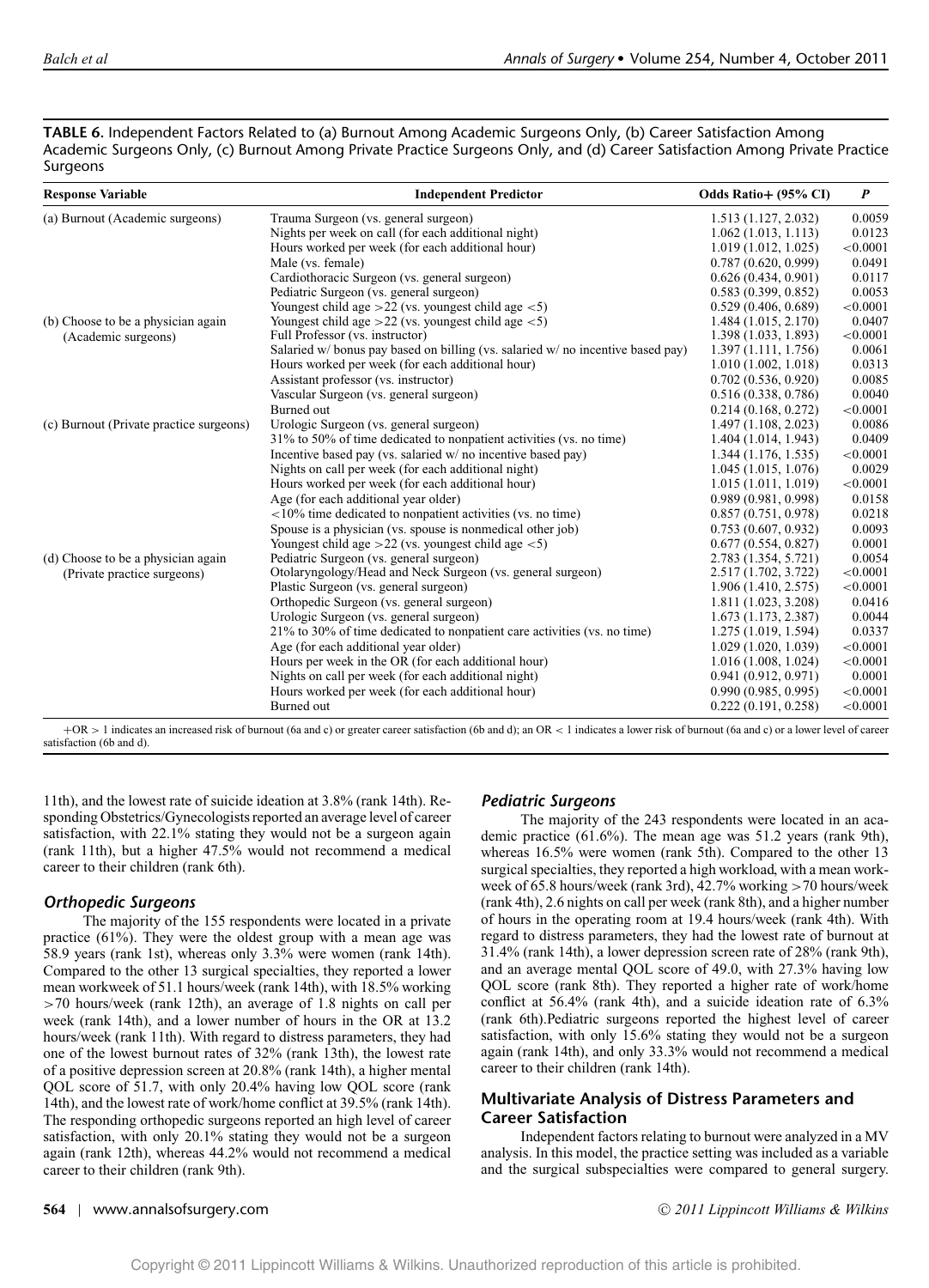After accounting for all the variables, the practice setting was an independent variable, with surgeons in a private practice setting having a greater burnout risk compared to an academic practice setting (OR 1.172,  $P = 0.0212$ ). Compared to general surgery, the subspecialties with a higher risk of burnout were trauma (OR 1.413,  $P = 0.0088$ ), urology (OR 1.350,  $P = 0.0222$ ) and otolaryngology/head and neck surgery (OR 1.282,  $P = 0.0397$ ), while those with a relatively lower risk of burnout were pediatric surgery (OR  $0.670$ ,  $P = 0.0135$ ) and cardiothoracic surgery (OR  $0.776$ ,  $P = 0.0284$ ) after accounting for all other factors. As reported previously, $2$  the other independent factors associated with burnout were hours worked per week, nights on call per week, incentive based pay, years in practice, younger age, having younger children and spouse working (Table 2).

Independent factors relating to career satisfaction included the practice setting in this analysis. Surgeons in a private practice setting had a lower career satisfaction response relative to those in an academic practice setting (OR 0.527, *P* < 0.0001). Compared to general surgery, the surgical subspecialties with a higher degree of career satisfaction were otolaryngology/head and neck surgery (OR 2.664, *P* < 0.001), transplant surgery (OR 2.212, *P* = 0.0060), plastic surgery (OR 2.000, *P* < 0.0001), pediatric surgery (OR1.794, *P* = 0.0068), urology (OR 1.869,  $P = 0.0002$ ), and orthopedic surgery (OR 1.756,  $P = 0.0360$ ), whereas vascular surgeons had a lower degree of career satisfaction compared to general surgeons (OR 0.746,  $P = 0.0200$ ). As reported previously (Shanafelt, 2009), the other independent factors associated positively with career satisfaction were hours in the operating room per week, older age, nonpatient care activities and negatively with nights on call per week and burnout (Table 2).

#### **Academic Versus Private Practice Setting**

Personal and professional characteristics of surgeons working in a private practice setting  $(N = 4240)$  and an academic practice setting  $(N = 2272)$  are shown in Tables 3 and 4. Compared to those in an academic practice, community-based surgeons were more likely to be younger (mean age of 50 years vs. age 51 for those in an academic practice), worked fewer hours per week (59.4 hours/week vs. 65.3 hours/week), had more nights on call (3.0 vs. 2.2 nights on call per week), were less likely to be salaried (29.8% vs. 86.5%), and had less nonpatient care activities (17.2% vs.61% had >20% nonpatient care time per week; all  $P < 0.0001$ ; Tables 3 and 4). Academic surgeons were less likely to experience burnout compared to those in private practice (37.7% vs. 43.1%), less likely to screen positive for depression (27.6% vs. 33%) or to have suicide ideation (4.7% vs. 7.4%; all  $P < 0.0001$ ). They were also more likely to have career satisfaction (77.4% of academic surgeons would become a surgeon again vs. 64.9% for those in private practice;  $P < 0.0001$ ) and to recommend a medical career to their children (61.3% vs. 43.7%, *P* < 0.0001; Table 5).

The independent factors associated with burnout and career satisfaction was different for those in an academic practice compared to those in a private practice (Table 6). For academic surgeons, the most significant associations with burnout were: being a trauma surgeon (OR 1.513,  $P = 0.0059$ ), more nights on call (OR 1.062,  $P =$ 0.0123) and hours worked (OR 1.019, *P* < 0.0001), whereas the negative associations were: having older children (>22 years; OR 0.529,  $P < 0.0001$ ), being a pediatric surgeon (OR 0.583,  $P = 0.0053$ ), or a cardiothoracic surgeon (OR  $0.626$ ,  $P = 0.0117$ ), and being male (OR 0.787,  $P = 0.0491$ ; Table 6a). In a private practice setting, the most significant positive associations with burnout were: being a urologic surgeon (OR 1.497,  $P = 0.0086$ ), having 31% to 50% time for nonclinical activities (OR 1.404,  $P = 0.0409$ ), having incentive based pay (OR 1.344, *P* < 0.0001), more nights on call (OR 1.045, *P* = 0.0029) and more hours worked (OR 1.015, *P* < 0.0001), whereas the negative associations were: older children (OR  $0.677$ ,  $P = 0.0001$ ), having a physician spouse (OR 0.753,  $P = 0.0093$ ), and older age (OR 0.989,  $P = 0.0158$ ; Table 6c).

With regard to career satisfaction, the most significant positive associations were being a full professor (OR1.398, *P* < 0.001), having a salary with bonus pay (OR 1.397,  $P = 0.0061$ ), hours worked per week (OR 1.010,  $P = 0.0313$ ) and having older children (OR 1.484,  $P = 0.0407$ , whereas the negative associations were being burned out (OR 0.214, *P* < 0.0001), being a vascular surgeon (versus general surgery; OR 0.516,  $P = 0.0040$ , and being an assistant professor (OR  $0.702$ ,  $P = 0.0085$ ; Table 6b). The independent factors relating to career satisfaction for surgeons in private practice were different. Thus, the most significant positive associations were the subspecialties of otolaryngology/head and neck surgery (compared to general surgery; OR 2.517, *P* < 0.0001), plastic surgery (OR 1.906, *P* < 0.0001), pediatric surgery (OR 2.783, *P* = 0.0054), urology (OR 1.673,  $P = 0.0044$ ), and orthopedics (OR 1.811,  $P = 0.0416$ ) as well as older age (OR 1.029,  $P < 0.0001$ ), more hours in the operating room (OR 1.016,  $P < 0.0001$ ), more time for nonpatient activities (OR 1.275,  $P = 0.0337$ ) and having older children (OR 1.258,  $P =$ 0.0416), whereas the 3 negative associations were hours worked per week (OR 0.990, *P* < 0.0001, nights on call (OR 0.941, *P* = 0.0001) and being burned out (OR 0.222, *P* <0.0001; Table 6d).

#### **DISCUSSION**

If strategies are to be developed at the local level to prevent or mitigate stress and burnout . . . by the individual surgeon and at the organizational level . . . it is important to understand the contributing factors that, in combination, are associated with relatively higher and lower degrees of risk for distress to improve personal wellness and to optimize the quality of patient care. Each surgeon brings to the issue of personal wellness a complex array of risks factors, whereas each medical institution, surgical practice groups, and surgical specialty corporations face a complex array of workplace issues that may contribute to burnout. Our results highlight the importance of accounting for the diverse influences within each surgical specialty, the practice setting (private practice and academic practice) and their association with both surgeon distress and career satisfaction. Such information would be helpful to individuals and supervisors to target programs for surgeons that are more specific to the underlying factors associated with distress in their workplace environment, especially for those surgeons who are at particularly higher risk for stress, burnout and depression.<sup>5,16,17</sup> For example, those surgeons who work more than 80 hours a week and/or have 2 or more nights on call per week was associated with a detrimental impact on surgeons in almost every setting, both professionally and personally.18 On the other hand, some surgical specialties independently correlated with burnout, both positively and negatively, even after accounting for these factors (Table 2a).

These results illustrate the dichotomy of issues that could impact on an individual surgeon and their workplace environment. Among these 14 surgical subspecialties, there was great variability in their demographics, age, gender, time in the operating room, workload, nonpatient activities, and practice setting. There were also differences in the incidence of burnout, depression, lower quality of life—issues that impact on personal wellness. These 3 indices of distress did not necessarily align together when comparing 1 surgical subspecialty to another. For example, otolaryngology/head and neck surgeons ranked in the upper third for burnout and the lower third for depression and lower mental QOL, and conversely, cardiothoracic surgeons ranked in the lower third for burnout and in the upper third for depression and low mental QOL. Although there was a general correlation between increased distress and lower career satisfaction, this was not always the case. For example, transplant surgeons reported a higher level of distress, but a relatively high level of career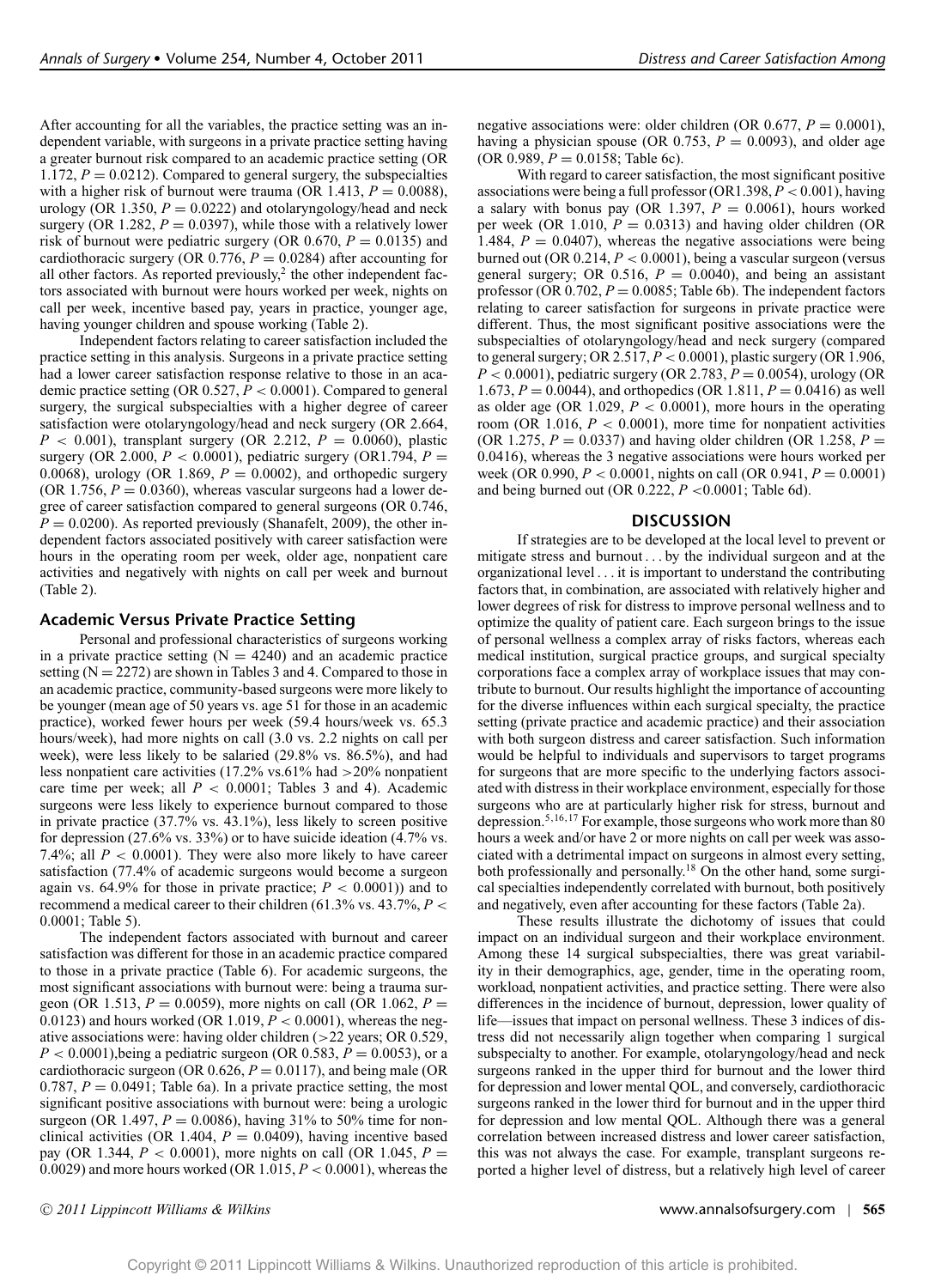satisfaction compared to other surgical specialties. Trauma surgery consistently ranked in the highest third of distress parameters, and was an independent variable after accounting for all other factors relative to the distress parameters of general surgery. At the other end of the spectrum, the specialty of pediatric surgery consistently ranked among the lowest third of distress parameters and was also identified as an independent variable.

When practice setting (private practice vs. academic practice) was inserted into the MV model, it was identified as an independent factor associated with burnout and with career satisfaction. As a result, we performed an in depth analysis comparing the demographics, distress parameters, and career satisfaction based on the practice setting. In these analyses, different surgical subspecialties were associated with burnout (both positively and negatively) and with career satisfaction (both positively and negatively). The results demonstrated that most, but not all, surgical specialties that rank at the highest and lowest levels of distress parameters correlate reciprocally with relatively higher and lower levels of career satisfaction.

The results from this analysis have some limitations. First, the sample size for some of the specialties (eg, orthopedics and obstetrics/gynecology) represents a minority of the practicing surgeons in these specialties. It is unknown whether the stress factors and career satisfaction is representative of the larger group of certain subspecialties. That would have to be confirmed with validated surveys targeted to these specialties. On the other hand, the information reported here is consistent with other published studies for these surgical subspecialties.<sup>1,2,4</sup> We would encourage the leadership of these subspecialties to conduct surveys of their constituents to gain more insights about both incidence of and factors associated with burnout and career satisfaction, such as has been performed selectively for otolaryngology/head and neck surgery as well as surgical oncology.17,19 Second, this type of survey does not infer cause and effect relationship but only statistical associations. Many of these circumstances are bi-directional influences; for example, medical errors can contribute to burnout among some surgeons whereas the converse is true in other circumstances. Third, this survey was performed in June 2008 and represents a "snapshot" of distress factors and career satisfaction at that time. The American College of Surgeons has performed a second survey in October 2010 and the results from this should reveal interesting trends that will provide further insights at a second point in time. These may be impacted by national health care policy and economics that have occurred since 2008.

With these results, as well as those previously published, individual surgeons and group practices of specific specialty surgeons should be able to better understand the relative risk for distress for them personally and for their colleagues. Although it is important for all surgeons to address the issues of personal wellness, it is particularly important for those who are at increased risk based on combinations of increased workload, specific surgical specialty, practice environment, age, family responsibilities and work-home conflict resolution that, in the aggregate, span a spectrum of risk for burnout, depression and low mental quality of life. With this information, medical students and residents can better select their specialty choice and practice environment that is in better congruence with their life style, personal and professional expectations and stress tolerance. With this information, individual surgeons can understand the importance of addressing proactively their personal wellness, especially those that are at increased risk based on combinations of personal and professional factors. With this information, leaders of group practices, surgery departments and medical organizations can better calibrate their programs for personal wellness and a supportive workplace environment, especially among those surgeons both at the individual and specialty level who are at increased risk for burnout and depression. With this information, researchers can better understand the complex variables that can impact on the professional and personal life of surgeons and other physician specialties in designing increasingly sophisticated approaches to identify successful methods for preventing or mitigating the consequences of burnout and other adverse effects on personal wellness and quality patient care.

Just as the approaches to "personalized medicine" take into account the individual variability of a disease state, the genetic background of the host, and their quality of life, so too do the solutions of preventing or treating burnout, depression and low mental quality of life among surgeons require solutions at the individual level and the individual surgical practice environment.

# **REFERENCES**

- 1. Kuerer HM, Eberlein TJ, Pollock RE, et al. Career satisfaction, practice patterns and burnout among surgical oncologists: report on the quality of life of members of the society of surgical oncology. *Ann Surg Oncol*. 2007;14:3043– 3053.
- 2. Shanafelt TD, Balch CM, Bechamps GJ, et al. Burnout and career satisfaction among American surgeons. *Ann Surg*. 2009a;250:463–471.
- 3. Balch CM, Freischlag JA, Shanafelt TD. Stress and burnout among surgeons: understanding and managing the syndrome and avoiding the adverse consequences. *Arch Surg*. 2009;144:371–376.
- 4. Guest R, Scardino P, et al. Cancer surgeons' distress and well-being, i: the tension between a culture of productivity and the need for self-care. *Ann Surg Oncol*. 2011;18:1229–1235.
- 5. Guest R, Scardino P, et al. Cancer surgeons' distress and well-being, ii: modifiable factors and the potential for organizational interventions. *Ann Surg Oncol*. 2011;18:1236–1242.
- 6. Shanafelt TD, Balch CM, Bechamps G, et al. Burnout and medical errors among American surgeons. *Ann Surg*. 2010;251:995–1000.
- 7. Campbell DA, Jr DA. Physician wellness and patient safety. *Ann Surg*. 2010;251:1001–1002.
- 8. West CP, Huschka MM, Novotny PJ, et al. Association of perceived medical errors with resident distress and empathy: a prospective longitudinal study. *JAMA*. 2006;296:1071–1078.
- 9. West CP, Tan AD, Habermann TM, et al. Association of resident fatigue and distress with perceived medical errors. *JAMA*. 2009;302:1294–1300.
- 10. Shanafelt TD, Balch CM, Dyrbye L, et al. Special report: suicidal ideation among american surgeons. *Arch Surg*. 2011;146:54–62.
- 11. Dyrbye L, Shanafelt TD, Balch CM, et al. Relationships between work-home conflicts and burnout among American surgeons: a comparison by gender. *Arch Surg*. 2011;146:211–217.
- 12. Spitzer RL, Williams JB, Kroenke K, et al. Utility of a new procedure for diagnosing mental disorders in primary care. The PRIME-MD 1000 study. *JAMA*. 1994;272:1749–1756.
- 13. Whooley MA, Avins AL, Miranda J, et al. Case-finding instruments for depression. Two questions are as good as many. *J Gen Intern Med*. 1997;12:439–445.
- 14. Ware J, Kosinski M, Keller SD. A 12-item short-form health survey: construction of scales and preliminary tests of reliability and validity. *Med Care*. 1996;34:220–233.
- 15. Ware J, Kosinski M, Turner-Bowker D, et al. *How to Score Version 2 of the SF-12 Health Survey*. Lincoln, RI: Quality Metric Incorporated; 2002.
- 16. Balch CM, Copeland E. Stress and burnout among surgical oncologists: a call for personal wellness and a supportive workplace environment. *Ann Surg Oncol*. 2007;14:2437–2439.
- 17. Balch CM, Shanafelt TD, Sloan J, et al. Burnout and career satisfaction among surgical oncologists compared with other surgical specialties. *Ann Surg Oncol*. 2011;18:16–25.
- 18. Balch CM, Shanafelt TD, Dyrbye L, et al. Surgeon distress as calibrated by hours worked and nights on call. *J Am Coll Surg*. 2010;211:609–619.
- 19. Golub JS, Teknos TN, et al. Professional burnout among microvascular and reconstructive free-flap head and neck surgeons in the United States. *Arch Otolaryngol Head Neck Surg*. 2010;136:950–956.

# **DISCUSSANTS**

# **T. J. Eberlein (St. Louis, MO):**

Today, we are facing a real threat in the delivery of health care. The baby boomer generation is expanding and there appears to be a shortage in the number of surgeons, particularly general surgeons,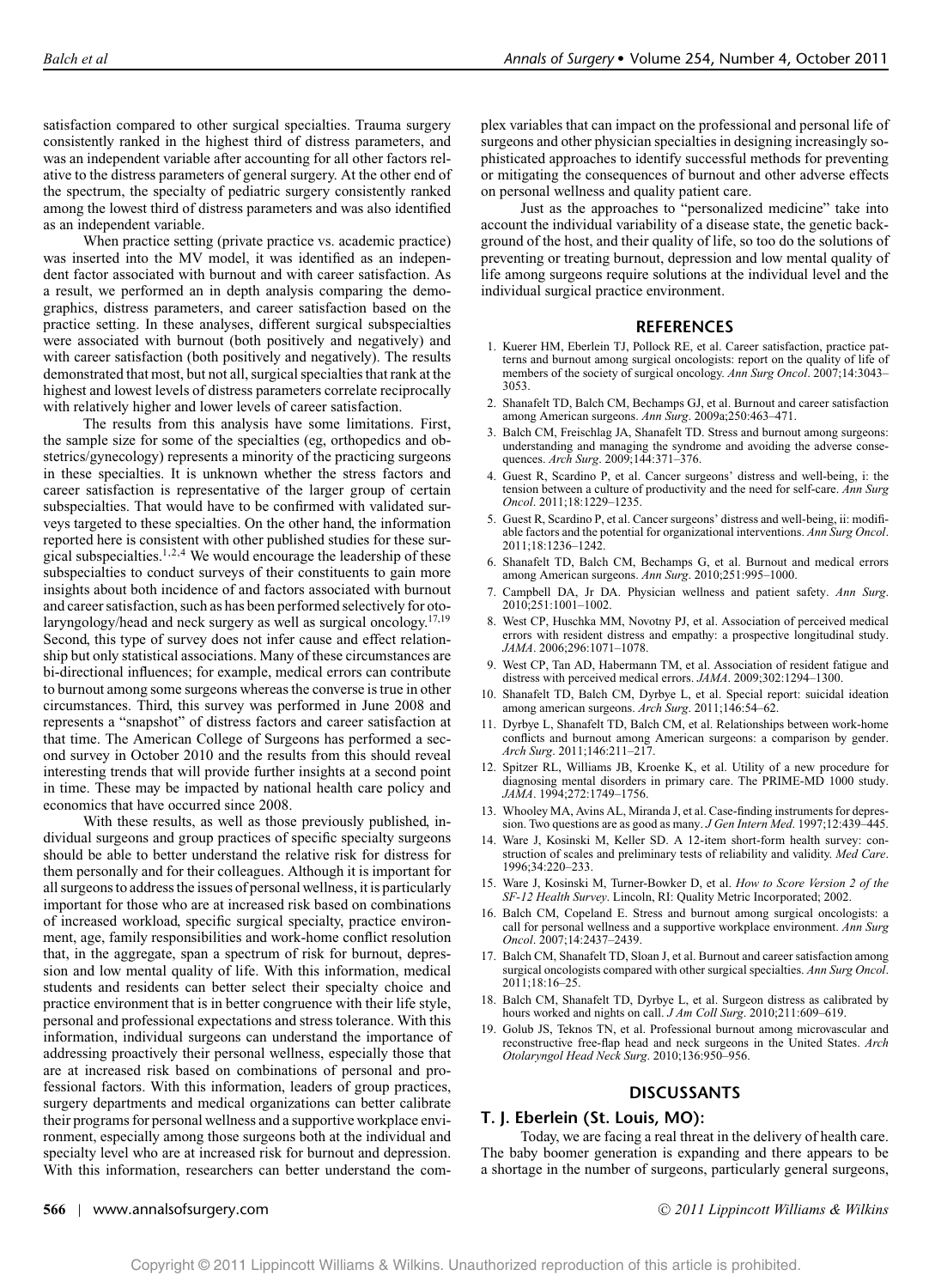and most particularly, rural general surgeons, to care for this expanding number of potential patients. We all should be thankful to the American College of Surgeons Board of Governors Committee on Physician Health and Competency for commissioning this study and for all of the participants. They sponsored the survey and Dr Balch and his colleagues have done the analysis.

The field of surgery can be stressful. It requires long hours, quick decisions, often on inadequate data, and requires lots of responsibility and ownership of patient and the potential complications. Today, these issues are compounded by influences beyond the control of the individual surgeon. Reimbursement is declining. Scrutiny of outcomes is increasing. Issues of compliance and documentation have become ever more important. And a whole new vocabulary of healthcare reform terminology has been introduced into the lexicon of the practicing surgeon.

In this analysis, Dr Balch and his colleagues have performed the first thorough insight into the relationship of workload, stress, and burnout by subspecialty fields in surgery. Not unexpectedly, trauma surgeons have the highest workload, a relatively low amount of actual OR activity, and therefore, the highest incidence of burnout. Other subspecialties, such as vascular surgery, urology and otolaryngology, which are high–volume specialties and with declining reimbursement, are also associated with high rates of burnout.

But what can we learn from other subspecialties? Why is there a lower rate of burnout for other stressful occupations such as cardiothoracic surgery? Is this because of the infrastructure that has been produced over the years that includes a large number of surgeon extenders? Similarly, why does pediatric surgery have the lowest rate of burnout? Is it the environment that we frequently associate with the children's hospital that produces a supportive, nurturing, and therefore, less stressful and perhaps more rewarding environment to the pediatric surgeon?

Overall, I am struck by the average age of the participants in this study, which is about 50 years of age. 50 is oftentimes the peak of productivity in many other professions, such as the business world and the legal field. Yet in this analysis, all 14 of the subspecialties of surgeries studied had a relatively high degree of burnout whether in private practice or an academic setting. How does this high level of burnout compare with other professions?

How much of your results are dependent on the way certain subspecialties have evolved? For example, orthopedic surgery was or had among the lowest rates of burnout. Is this because orthopedic surgery has evolved into a specialty that does a relatively high volume of surgical procedures, yet takes advantage of extensive use of consultants and physician extenders to care for the patients? This profession also benefits from relatively high reimbursement. Is this the explanation for the low burnout? Or are there other intangibles that contribute to professional satisfaction and accomplishment?

It is also striking that less than 11% of the private practice respondents were women. And that number was only slightly higher, at 16.5%, for academic surgeons. Did the number of women participants in the survey have an impact on the results? Previously, you and your colleagues have published on the fact that women surgeons have a higher incidence of work/home conflict. Do you and your co–authors have any recommendations as to how to minimize those conflicts for either gender? Our department initiated a survey over 6 years ago and had 92% participation. Nine of 10 experienced stress, largely for the same reasons that you identified in your manuscript. However, the single largest reason identified by our faculty was the balance between professional activities and their personal lives. Do you have any additional information from this survey as to how participants balance their professional and personal lives? And was this part of the explanation for the rate of burnout among the subspecialty groups?

Armed with your detailed analysis of this survey, have you instituted of any prospective, proactive programs at your own institution? And have you had any opportunity to measure the impact of these programs on your faculty?

Finally, you are in the midst of analyzing a follow-up survey by the same group from the American College of Surgeons. Do you have any insight into the repercussions of the stress and burnout? For example, in this study, or in the follow-up study, do you have any data on substance abuse, alcoholism, and the impact that these stressors might have on patient safety and outcome?

This is a terribly important topic. I hope we can learn how to develop programs that will lead to better professional performance while promoting the health, work, and home balance for all surgeons, whether in private practice or in an academic setting.

# **Response from C. Balch**

The College of Surgeons deserves a lot of credit for doing these studies using validated survey instruments, which most other professions have not done to this level of detail. As published, the data are not exactly comparable with other specialties, but specialties dealing with seriously ill patients and with life and death, do seem to have a higher incidences of burnout and depression, particularly medical oncology, anesthesia, and critical care. And hopefully, these and other specialties will be stimulated to do these kinds of studies through their professional organization.

As the number of women increases in the workplace, the issues that are unique to women, especially those women with children at home, need to be addressed. Greater flexibility needs to be added in the scheduling of their time or their attendance at some of the meetings. Balance is an elusive, dynamic tension that we never really achieve or get just right. When I talk to younger people, part of my message is to strive to achieve balance; without balance, one tilts toward work, stress and delayed gratification, putting off personal issues that may come back to haunt later in life or may impact quality of care. At Hopkins, we are very fortunate that our chair, Julie Freischlag, has been a champion of this from the beginning, not only at our own institution but also nationally. Her championing this issue gives the faculty permission to speak about our times of vulnerability and stress, and to seek some support, either from our colleagues or professionally. The topic is included annually on our grand rounds, and our residents and interns have a discussion about this issue in their lecture series each year, if for no other reason than to say, it is okay to talk about this, it is an important subject, it may impact you or your colleagues. And, finally, mentoring is a very important part of this, especially of young faculty, and a formal mentoring program is about to be launched for our junior faculty and new recruits at Johns Hopkins.

The reason for having these kinds of talks and for drilling down at this level of detail is to understand the complexity and diversity of these issues and the different combinations of factors that can then partition surgeons into lower, medium, or higher risk so that surgeons individually can understand that they need to be even more proactive if they are in a high-risk environment.

# **DISCUSSANTS**

# **M. F. Brannan (New York, NY):**

Most of the factors you described are things I have—I'm male, work clinically, take night call, have an incentive-based practice, work long hours, have adult children and have a physician spouse/partner. But I don't seem to be burnt out. I think what you are missing is all the good things about being a surgeon, all the things that balance these significant stresses.